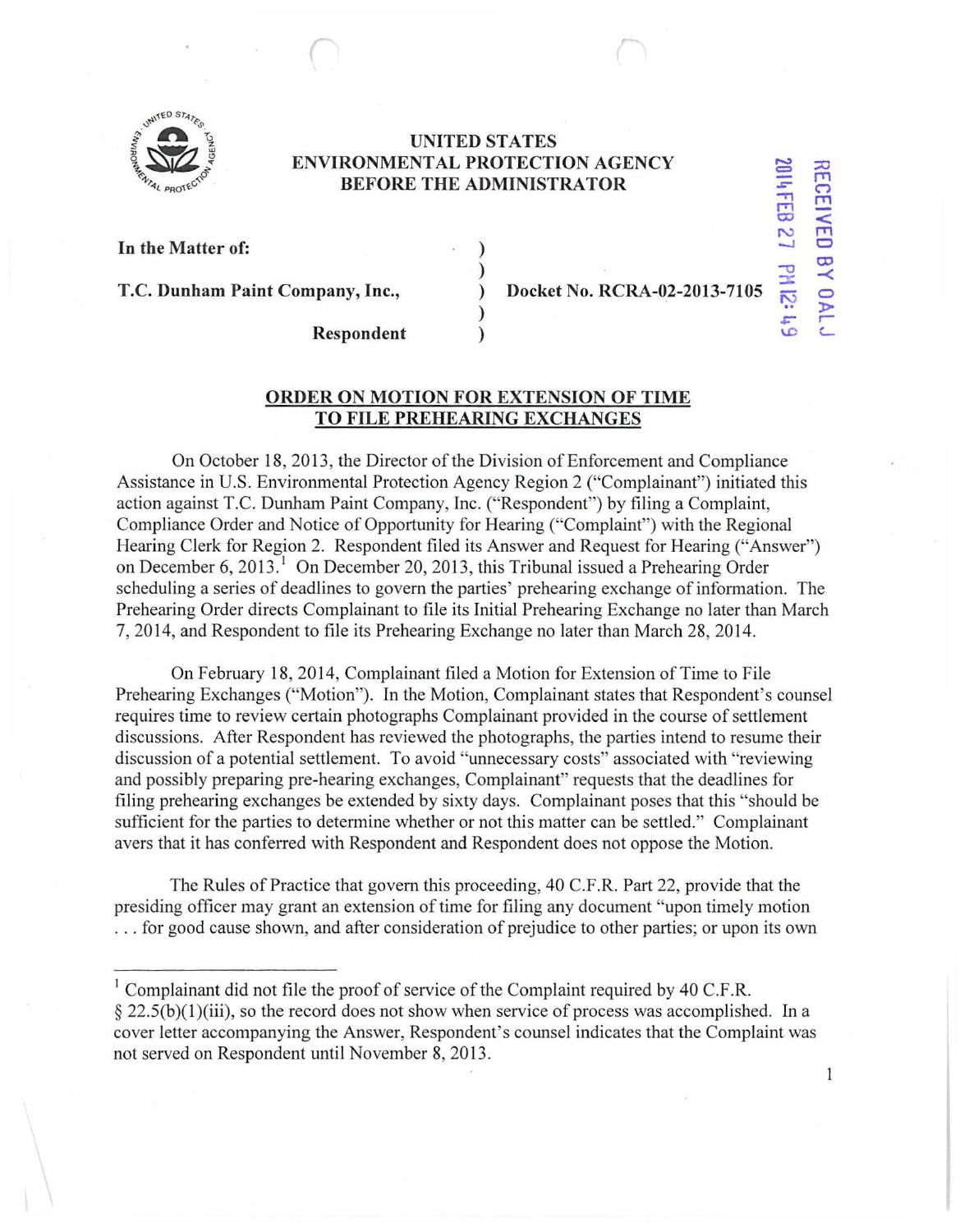initiative." 40 C.F.R. § 22.7(b). The Motion was timely, and there is no indication that either party will suffer undue prejudice if the filing deadlines are extended. In accordance with 40 C.F.R. § 22.7(b), for good cause shown, the Motion is hereby **GRANTED.** The parties are reminded that the requirements set out in the Prehearing Order issued by the undersigned on December 20, 2013, remain in effect with the exception of a revised prehearing exchange schedule as follows. The parties shall file their prehearing exchanges pursuant to the following schedule:

**May 6, 2014**  Complainant's Initial Prehearing Exchange

**May 27,2014**  Respondent's Prehearing Exchange

**June 10, 2014** 

Complainant's Rebuttal Prehearing Exchange

**SO ORDERED.** 

Chustine D. Coneler

 $\overline{\text{Christine D. Coughlin}}$ Administrative Law Judge

Dated: February 27, 2014 Washington, D.C.